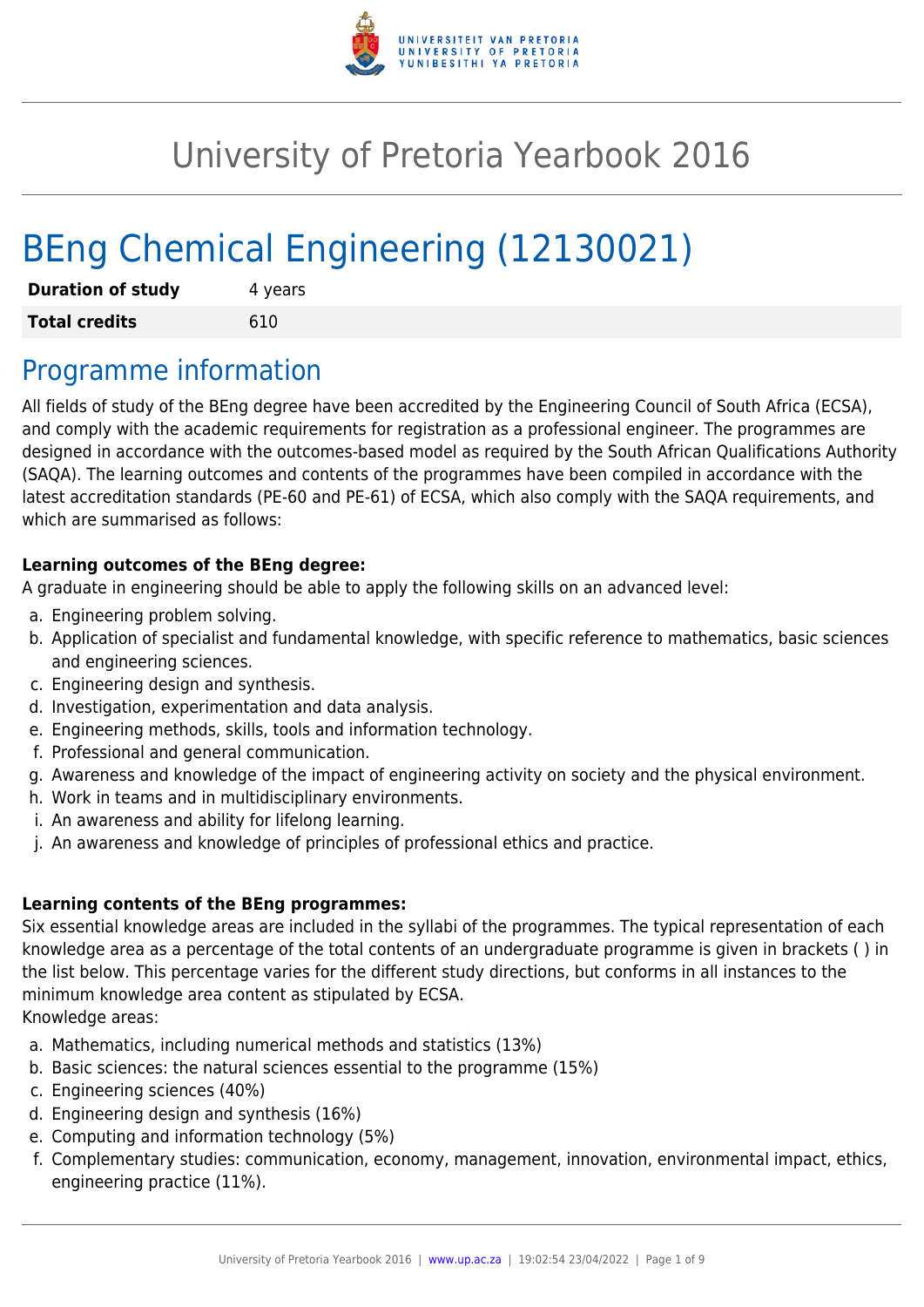

# Admission requirements

- In order to register NSC/IEB/Cambridge candidates must comply with the minimum requirements for degree studies as well as with the minimum requirements for the relevant study programme.
- Life Orientation is excluded when calculating the APS.
- Grade 11 results are used in the provisional admission of prospective students.
- A valid National Senior Certificate (NSC) with admission to degree studies is required.
- Minimum subject and achievement requirements as set out below are required. On first-year level a student has a choice between Afrikaans and English as language medium. In certain cases tuition may be presented in English only for example in electives where the lecturer may not speak Afrikaans or in cases where it is not economically or practically viable.
- Provisional admission to the Four-year degree in the School of Engineering is only guaranteed if a prospective student complies with ALL the requirements below.

### **Note**

Candidates who do not comply with the minimum requirements set out above but who have obtained a minimum APS of 30 an achievement level of 5 for English or Afrikaans 6 for Mathematics and 5 for Physical Science will be considered for provisional admission to either the Four-year Programme or the ENGAGE Programme based on the results of the compulsory NBT.

Admission to ENGAGE in the School of Engineering will be determined by the results of the NBT NSC results an achievement level of 5 in Mathematics and 4 in Physical Science as well as an achievement level of 4 in Afrikaans or English together with an APS of 25.

Students may apply directly to be considered for the ENGAGE Programme.

| Minimum requirements for 2016 |  |  |  |                    |  |  |                   |  |  |                                                                                                              |      |  |
|-------------------------------|--|--|--|--------------------|--|--|-------------------|--|--|--------------------------------------------------------------------------------------------------------------|------|--|
| Achievement level             |  |  |  |                    |  |  |                   |  |  |                                                                                                              |      |  |
| Afrikaans or English          |  |  |  | <b>Mathematics</b> |  |  | Physical Sciences |  |  |                                                                                                              | APSI |  |
|                               |  |  |  |                    |  |  |                   |  |  | [ NSC/IEB  HIGCSE  AS-Level  A-Level  NSC/IEB  HIGCSE  AS-Level  A-Level  NSC/IEB  HIGCSE  AS-Level  A-Level |      |  |
| 15                            |  |  |  |                    |  |  | lR*               |  |  |                                                                                                              | ∥B*  |  |

\* A-Level: C symbols for Mathematics Physics and Chemistry will be considered for admission providing the required APS has been obtained.

# Other programme-specific information

With a few exceptions, most modules offered at the School of Engineering are semester modules having credit values of either 8 or 16.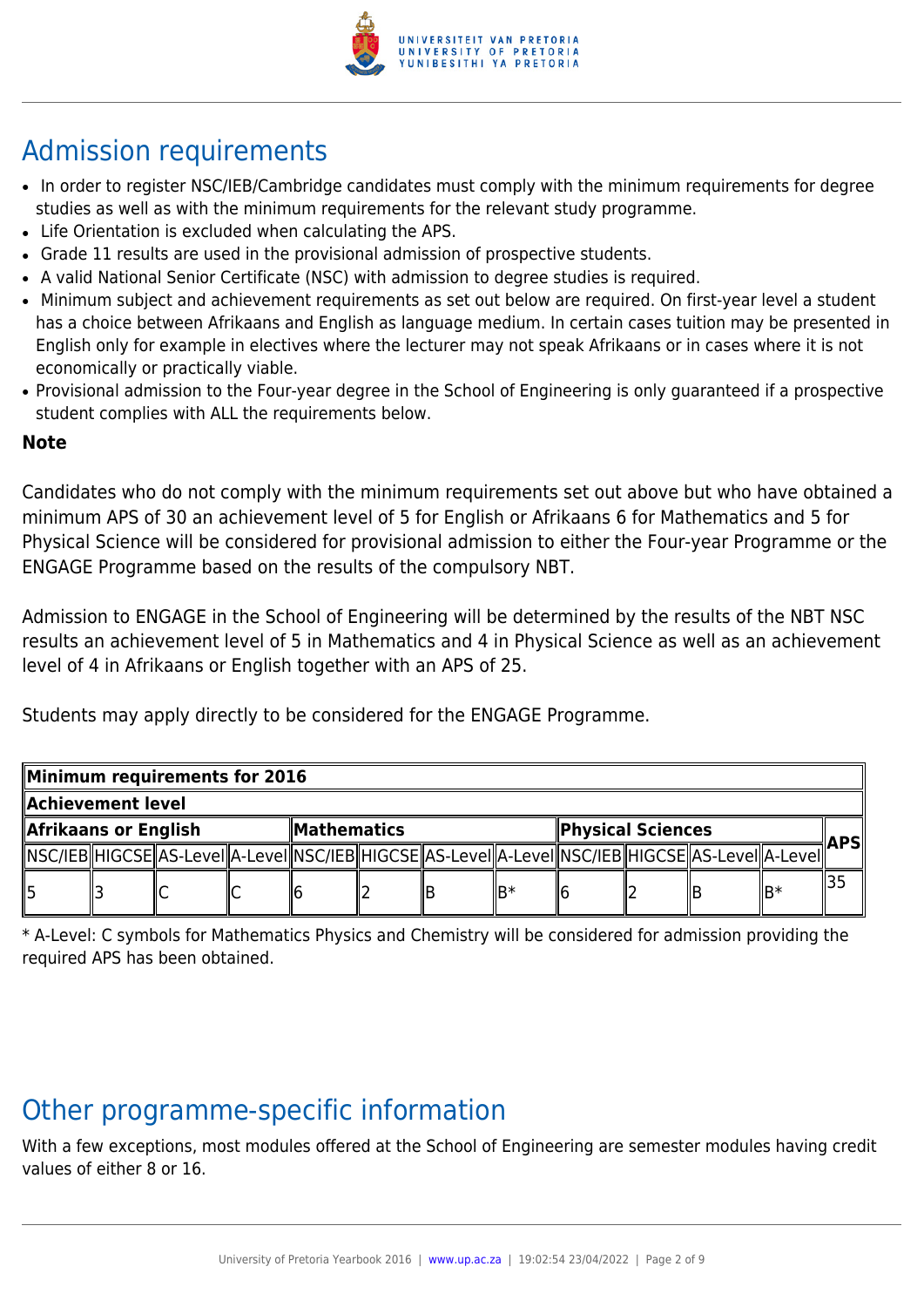

A student may be permitted by the Dean, on recommendation of the relevant head of the department, to register for an equivalent module in an alternate semester, although the module is normally offered to the student's group in another semester, and providing that no timetable clashes occur.

#### **Please note**:

- 1. Students who did not pass SWK 122 Mechanics 122 in their first year of study can take the module in the first semester of the following year.
- 2. All students are required to successfully complete JCP 2013, Community-based project 203 as part of the requirements for the BEng degree. A student may register for the module during any of the years of study of the programme, but preferably not during the first or the final year of study.
- 3. Students registered for Chemical Engineering who have passed CBI 311, receive credit for CBI 410.
- 4. Mechanical Engineering: For the Aeronautical Option, the themes of both the Design and the Project must be aeronautical-related.
- 5. Offering of electives depends on the availability of resources and industry support.

## Promotion to next study year

### **Promotion to the second semester of the first year and to the second year of study (Eng. 14)**

- a. A new first-year student who has failed in all the prescribed modules of the programme at the end of the first semester, is excluded from studies in the School of Engineering. A student who is registered for the Engineering Augmented Degree Programme and has passed only 8 credits will also be excluded.
- b. A student who complies with all the requirements of the first year of study, is promoted to the second year of study.
- c. A student who has not passed at least 70% of the credits of the first year of study after the November examinations, must reapply for admission should he/she intend to proceed with his/her studies. Application on the prescribed form must be submitted to the Student Administration of the School of Engineering not later than 11 January. Late applications will be accepted only in exceptional circumstances after approval by the Dean. Should first-year students be readmitted, conditions of readmission will be determined by the Admissions Committee.
- d. Students who have not passed all the prescribed modules at first year level (level 100), as well as students who are readmitted in terms of Faculty Regulations must register for the outstanding first-year level (level-100) modules.
- e. A student who is repeating his or her first year, may, on recommendation of the relevant heads of department and with the approval of the Dean, be permitted to enroll for modules of the second-year of study in addition to the first-year modules which he or she failed, providing that he or she complies with the prerequisites for the second-year modules and no timetable clashes occur. Students on the ENGAGE programme may, following the same procedure, be permitted to enrol for level-200 modules in addition to the level-100 modules which he/she failed providing that he/she complies with the prerequisites for the modules at 200-level and no timetable clashes occur. On recommendation of the relevant head of department and with special permission from the Dean, permission may be granted to exceed the prescribed number of credits. The total number of credits which may be approved may not exceed the normal number of credits per semester by more than 16 credits.
- f. Students in Computer, Electrical and Electronic Engineering, who fail a first-year module for the second time, forfeit the privilege of registering for any modules of an advanced year of study.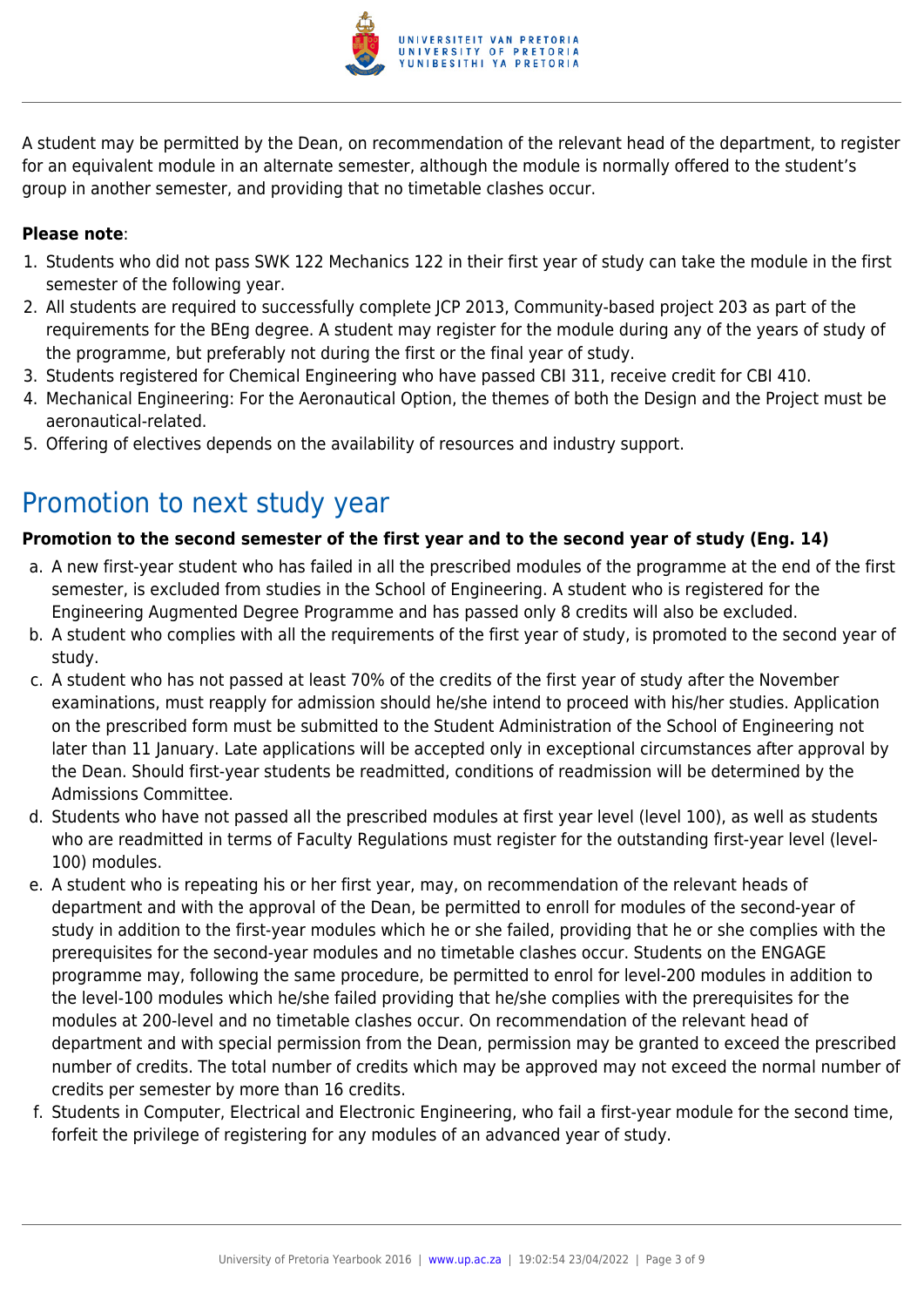

#### **Please note:**

- i. From the second year of study each student should be in possession of an approved calculator. It is assumed that each student will have easy access to a personal computer.
- ii. Students who intend transferring to Mining Engineering, must familiarise themselves with the stipulations set out in the syllabi of PWP 121 Workshop practice 121.

#### **Promotion to the third year of study of the Four-year Programme, as well as to the third and the fourth years of study of the ENGAGE Programme. In case of the fourth year of study of the ENGAGE Programme, the words "first", "second" and "third" must be substituted with the words "second", "third" and "fourth" respectively. (Eng. 15)**

- a. A student who complies with all the requirements of the second year of study, is promoted to the third year of study.
- b. A student must pass all the prescribed modules at first year level (level 100) before he or she is admitted to any module at third year level (level 300).
- c. A student who is repeating his or her second year must register for all the second-year modules still outstanding. Such a student may, on recommendation of the relevant head of department and with the approval of the Dean, be permitted to enroll for modules of the third year of study in addition to the secondyear modules which he or she failed, providing that he or she complies with the prerequisites for the thirdyear modules and no timetable clashes occur. On recommendation of the relevant head of department, and with special permission from the Dean, permission may be granted to exceed the prescribed number of credits. The total number of credits which may be approved may not exceed the normal number of credits per semester by more than 16 credits.
- d. Students in Computer, Electrical and Electronic Engineering who fail a second-year module for the second time forfeit the privilege of registering for any modules of the third year of study.
- e. Students who intend transferring to Mining Engineering must familiarise themselves with the stipulations set out in the syllabi of PWP 120 Workshop practice 120, as well as PPY 317 Practical training 317.

#### **Promotion to the fourth year of study of the Four-year Programme, as well as to the fifth year of study of the ENGAGE Programme. In case of the fifth year of study of the ENGAGE Programme, the words "second", "third" and "fourth" must be substituted with the words "third", "fourth" and "fifth" respectively. (Eng. 16)**

- a. A student who complies with all the requirements of the third year of study is promoted to the fourth year of study. A student who does not comply with all the requirements but who is able to register for all outstanding modules in order to complete the degree programme, may at registration be promoted to the fourth year of study.
- b. A student must pass all the prescribed modules of the second year of study, before he or she is admitted to any module of the fourth year of study.
- c. A student who has not passed all the prescribed modules of the third year of study, must register for the outstanding modules. A student may be admitted by the Dean, on the recommendation of the head of department concerned, to modules of the fourth year of study, in addition to the outstanding third-year modules, provided that he or she complies with the prerequisites of the fourth-year modules and no timetable clashes occur. The total number of credits per semester for which a student registers may not exceed the normal number of credits per semester by more than 16 credits. In exceptional cases, the Dean may, on recommendation of the relevant head of department, permit a student to exceed the above limit.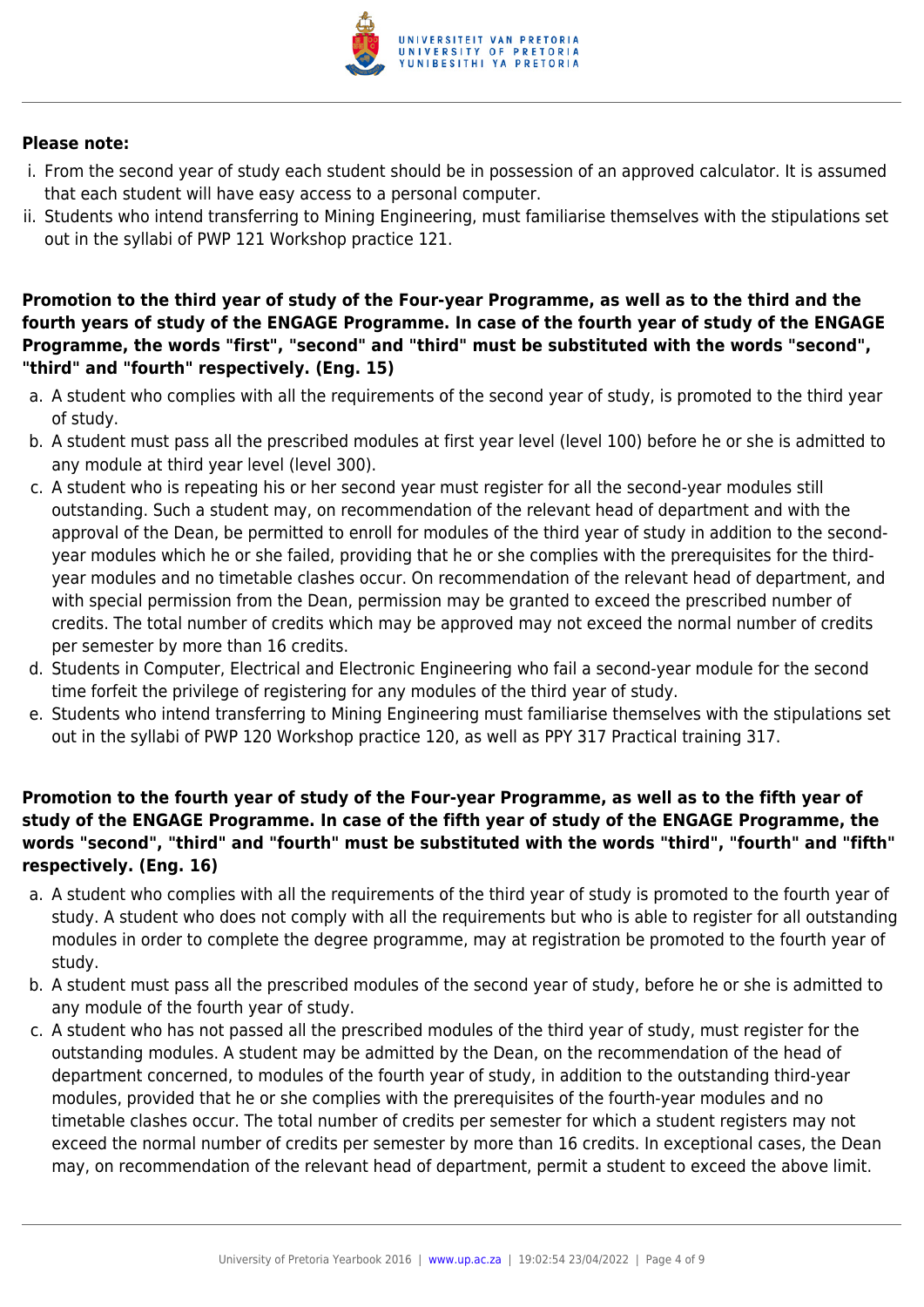

d. Students in Computer, Electrical and Electronic Engineering who fail a third-year module for the second time, forfeit the privilege of registering for any modules of the fourth year of study.

# Pass with distinction

- a. A student graduates with distinction if:
- i. no module of the third or fourth year of study of the four year programme or of the fourth or fifth year of the ENGAGE programme was repeated and a weighted average of at least 75% was obtained in one year in all the modules of the final year of study; and
- ii. the degree programme was completed within the prescribed four years for the four year programme and within the prescribed five years of the ENGAGE programme.
- b. Exceptional cases to the above will be considered by the Dean.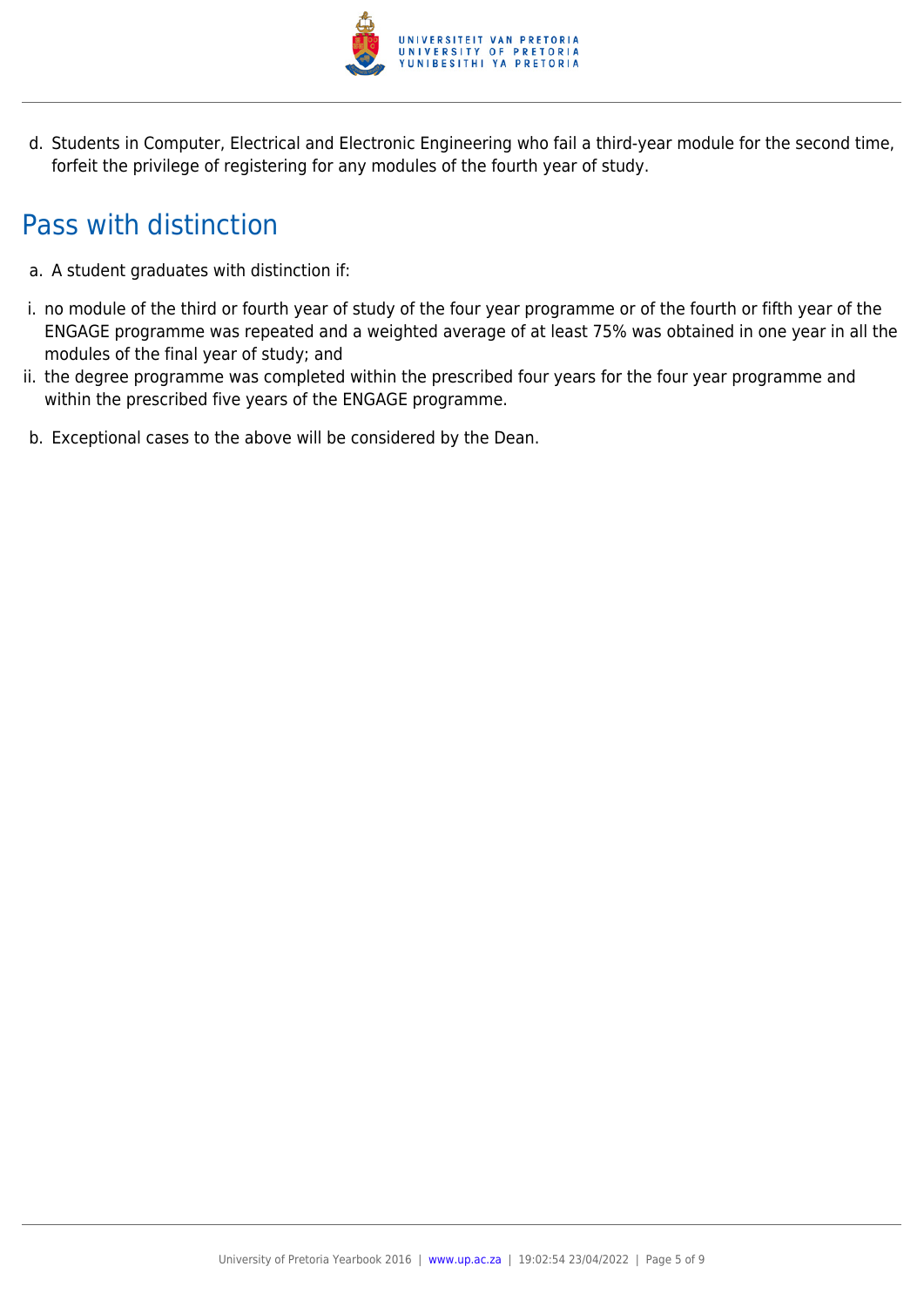

## Curriculum: Year 1

#### **Minimum credits: 160**

### **Fundamental modules**

[Academic orientation 112](https://www.up.ac.za/yearbooks/2016/modules/view/UPO 112) (UPO 112) - Credits: 0.00

### **Core modules**

[General chemistry 171](https://www.up.ac.za/yearbooks/2016/modules/view/CHM 171) (CHM 171) - Credits: 16.00 [General chemistry 181](https://www.up.ac.za/yearbooks/2016/modules/view/CHM 181) (CHM 181) - Credits: 16.00 [Chemical engineering 113](https://www.up.ac.za/yearbooks/2016/modules/view/CIR 113) (CIR 113) - Credits: 8.00 [Chemical engineering 123](https://www.up.ac.za/yearbooks/2016/modules/view/CIR 123) (CIR 123) - Credits: 8.00 [Electricity and electronics 122](https://www.up.ac.za/yearbooks/2016/modules/view/EBN 122) (EBN 122) - Credits: 16.00 [Physics 116](https://www.up.ac.za/yearbooks/2016/modules/view/FSK 116) (FSK 116) - Credits: 16.00 [Graphical communication 110](https://www.up.ac.za/yearbooks/2016/modules/view/MGC 110) (MGC 110) - Credits: 16.00 [Mechanics 122](https://www.up.ac.za/yearbooks/2016/modules/view/SWK 122) (SWK 122) - Credits: 16.00 [Calculus 158](https://www.up.ac.za/yearbooks/2016/modules/view/WTW 158) (WTW 158) - Credits: 16.00 [Workshop practice 121](https://www.up.ac.za/yearbooks/2016/modules/view/WWP 121) (WWP 121) - Credits: 6.00 [Humanities and social sciences 110](https://www.up.ac.za/yearbooks/2016/modules/view/HAS 110) (HAS 110) - Credits: 8.00 [Humanities and social sciences 120](https://www.up.ac.za/yearbooks/2016/modules/view/HAS 120) (HAS 120) - Credits: 8.00 [Mathematics 164](https://www.up.ac.za/yearbooks/2016/modules/view/WTW 164) (WTW 164) - Credits: 16.00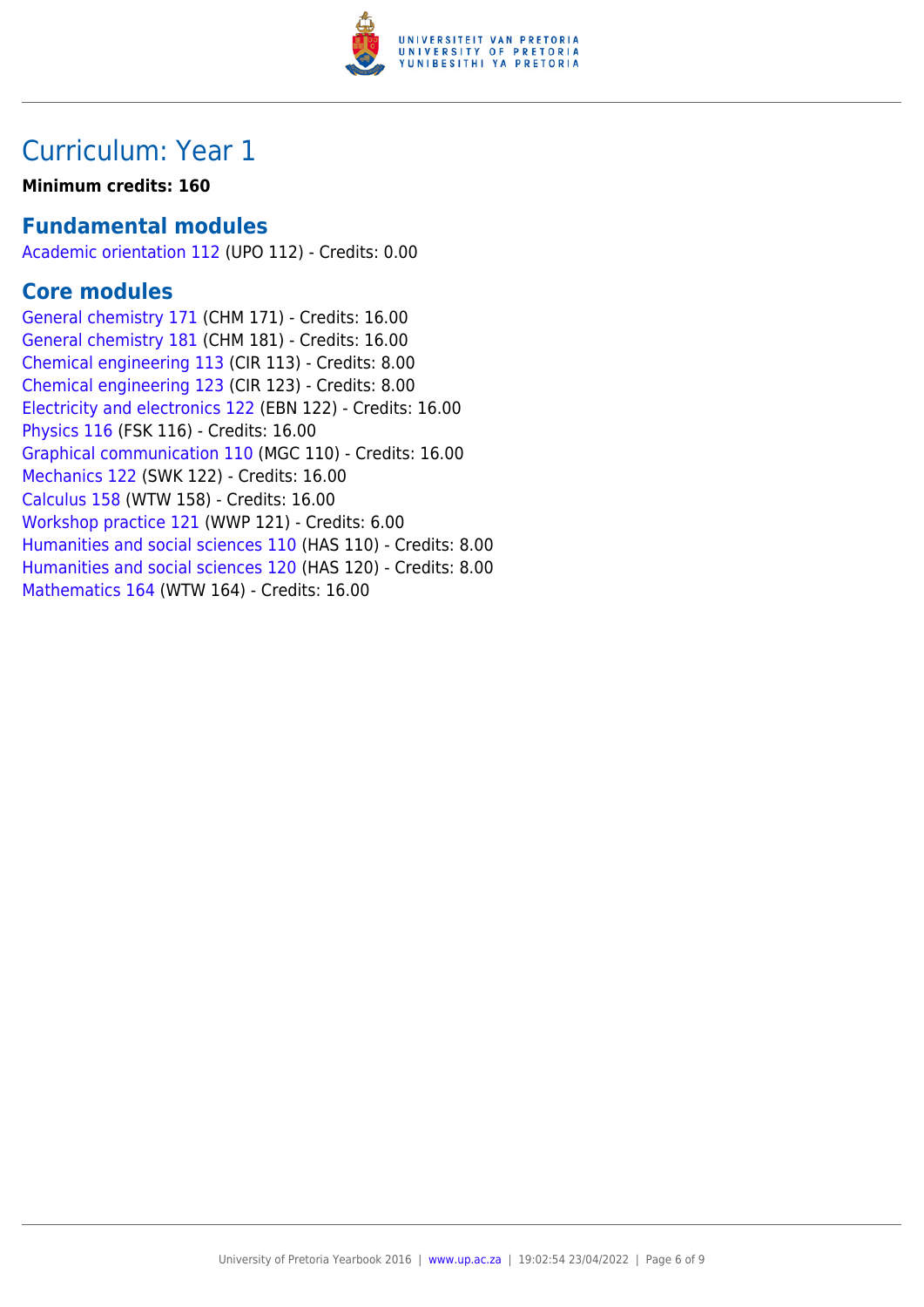

### Curriculum: Year 2

#### **Minimum credits: 162**

### **Core modules**

[Engineering statistics 220](https://www.up.ac.za/yearbooks/2016/modules/view/BES 220) (BES 220) - Credits: 8.00 [Chemistry 215](https://www.up.ac.za/yearbooks/2016/modules/view/CHM 215) (CHM 215) - Credits: 12.00 [Chemistry 226](https://www.up.ac.za/yearbooks/2016/modules/view/CHM 226) (CHM 226) - Credits: 8.00 [Chemical engineering 211](https://www.up.ac.za/yearbooks/2016/modules/view/CIR 211) (CIR 211) - Credits: 12.00 [Thermodynamics 223](https://www.up.ac.za/yearbooks/2016/modules/view/CTD 223) (CTD 223) - Credits: 16.00 [Electrical engineering 221](https://www.up.ac.za/yearbooks/2016/modules/view/EIR 221) (EIR 221) - Credits: 16.00 [Community-based project 203](https://www.up.ac.za/yearbooks/2016/modules/view/JCP 203) (JCP 203) - Credits: 8.00 [Strength of materials 210](https://www.up.ac.za/yearbooks/2016/modules/view/SWK 210) (SWK 210) - Credits: 16.00 [Mathematics 238](https://www.up.ac.za/yearbooks/2016/modules/view/WTW 238) (WTW 238) - Credits: 16.00 [Differential equations 256](https://www.up.ac.za/yearbooks/2016/modules/view/WTW 256) (WTW 256) - Credits: 8.00 [Calculus 258](https://www.up.ac.za/yearbooks/2016/modules/view/WTW 258) (WTW 258) - Credits: 8.00 [Numerical methods 263](https://www.up.ac.za/yearbooks/2016/modules/view/WTW 263) (WTW 263) - Credits: 8.00 [Programming and information technology 213](https://www.up.ac.za/yearbooks/2016/modules/view/MPR 213) (MPR 213) - Credits: 18.00 [Chemical engineering materials 210](https://www.up.ac.za/yearbooks/2016/modules/view/CIM 210) (CIM 210) - Credits: 8.00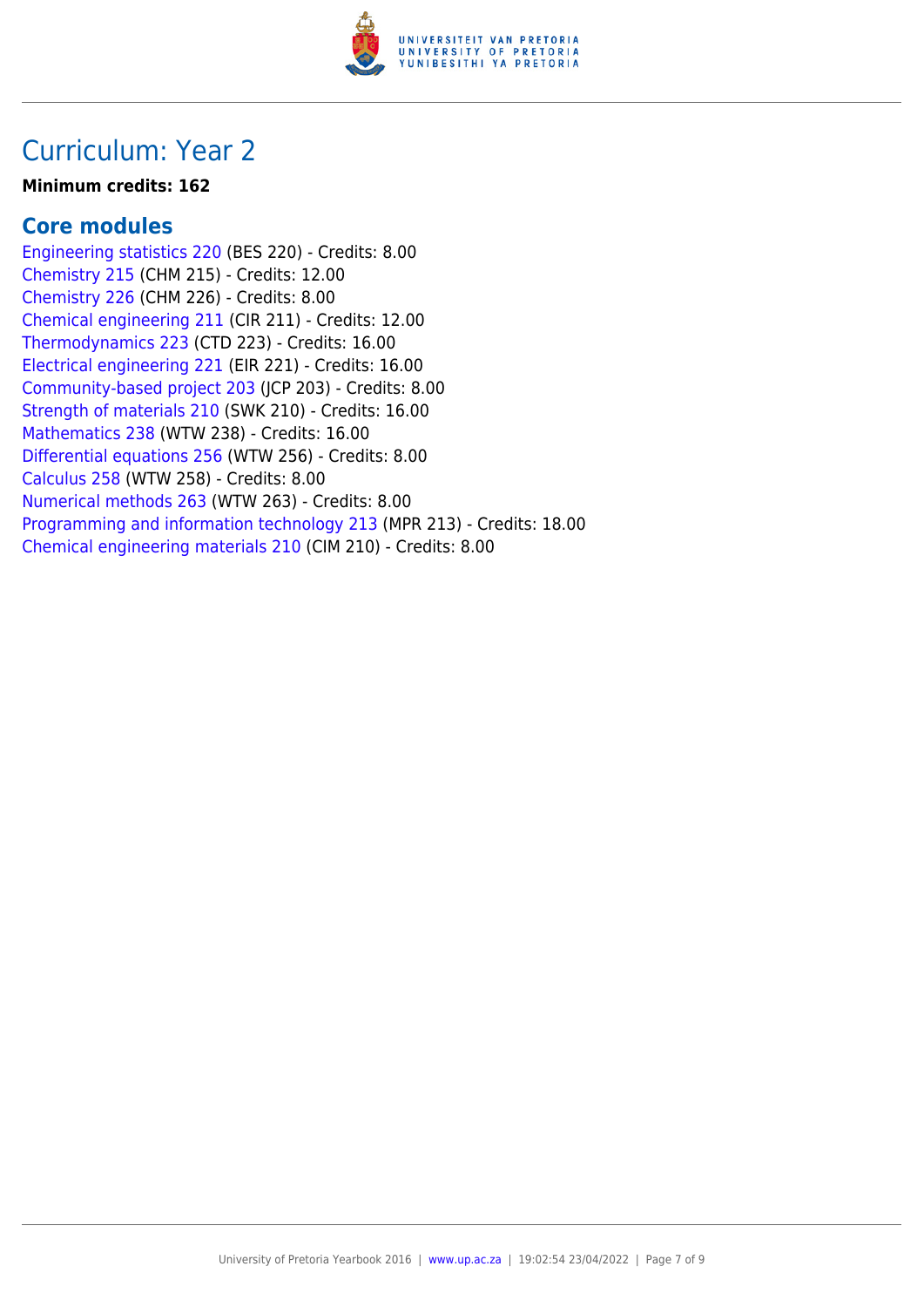

### Curriculum: Year 3

#### **Minimum credits: 144**

### **Core modules**

[Biotechnology 310](https://www.up.ac.za/yearbooks/2016/modules/view/CBI 310) (CBI 310) - Credits: 16.00 [Laboratory 321](https://www.up.ac.za/yearbooks/2016/modules/view/CLB 321) (CLB 321) - Credits: 16.00 [Transfer processes 311](https://www.up.ac.za/yearbooks/2016/modules/view/COP 311) (COP 311) - Credits: 16.00 [Practical training 311](https://www.up.ac.za/yearbooks/2016/modules/view/CPY 311) (CPY 311) - Credits: 16.00 [Chemical engineering 310](https://www.up.ac.za/yearbooks/2016/modules/view/CIR 310) (CIR 310) - Credits: 8.00 [Kinetics 321](https://www.up.ac.za/yearbooks/2016/modules/view/CKN 321) (CKN 321) - Credits: 16.00 [Process dynamics 321](https://www.up.ac.za/yearbooks/2016/modules/view/CPN 321) (CPN 321) - Credits: 16.00 [Engineering management 310](https://www.up.ac.za/yearbooks/2016/modules/view/BSS 310) (BSS 310) - Credits: 8.00 [Engineering activity and group work 320](https://www.up.ac.za/yearbooks/2016/modules/view/MIA 320) (MIA 320) - Credits: 8.00 [Chemical engineering design 320](https://www.up.ac.za/yearbooks/2016/modules/view/CIO 320) (CIO 320) - Credits: 16.00 [Mass transfer 310](https://www.up.ac.za/yearbooks/2016/modules/view/CMO 310) (CMO 310) - Credits: 16.00 [Professional and technical communication 310](https://www.up.ac.za/yearbooks/2016/modules/view/CJJ 310) (CII 310) - Credits: 8.00